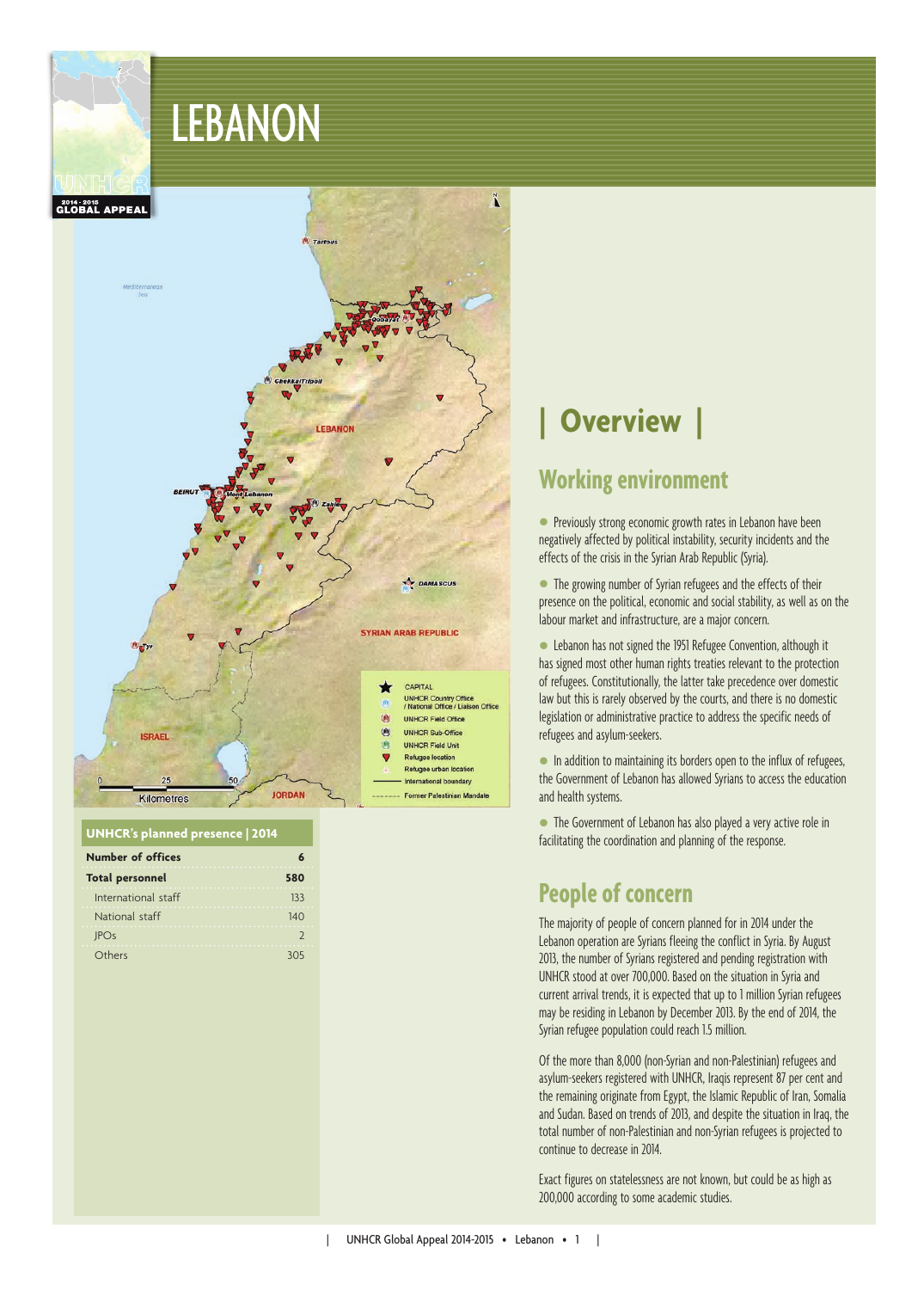| <b>Planning figures</b>      |                  |                     |                              |                     |                              |                     |                              |
|------------------------------|------------------|---------------------|------------------------------|---------------------|------------------------------|---------------------|------------------------------|
| Type of population<br>Origin |                  | Dec 2013            |                              | Dec 2014            |                              | Dec 2015            |                              |
|                              |                  | Total in<br>country | Of whom assisted<br>by UNHCR | Total in<br>country | Of whom assisted<br>by UNHCR | Total in<br>country | Of whom assisted<br>by UNHCR |
|                              | Iraq             | 6,100               | 6,100                        | 6,100               | 6,100                        | 6,100               | 6,100                        |
| <b>Refugees</b>              | Sudan            | 170                 | 170                          | 170                 | 170                          | 170                 | 170                          |
|                              | Syrian Arab Rep. | 1,000,000           | 1,000,000                    | 1,500,000           | 1,500,000                    | 1,500,000           | 1,500,000                    |
|                              | Various          | 250                 | 250                          | 250                 | 250                          | 250                 | 250                          |
| Asylum-seekers               | Iraq             | 1,700               | 1,700                        | 2,500               | 2,500                        | 3,000               | 3,000                        |
|                              | Sudan            | 250                 | 250                          | 270                 | 270                          | 300                 | 300                          |
|                              | <b>Various</b>   | 500                 | 500                          | 500                 | 500                          | 500                 | 500                          |
| <b>Total</b>                 |                  | 1,008,970           | 1,008,970                    | 1,509,790           | 1,509,790                    | 1,510,320           | 1,510,320                    |

# **| Response |**

## **Needs and strategies**

UNHCR's overarching strategy in Lebanon remains to protect, assist and facilitate solutions for refugees and other people of concern, through a close partnership with the Government, the Parliament, the judiciary and the UN Country Team, as well as local NGOs and partners. The displacement of increasingly impoverished people with limited access to employment throughout the entire country makes it essential to adapt the response according to the varied profiles and locations of the Syrian refugee population.

The overall focus is to ensure results and impact-oriented performance of interventions by both UNHCR and the many other organizations participating in the UNHCR-led response for Syrian refugees. UNHCR will focus its activities on: the overall coordination to the Syrian refugee crisis; prioritized shelter interventions; provision of essential non-food items; and support for access to health services and education. Moreover, together with partners, the Office will support host communities and local authorities in order to limit the impact of the refugee influx on the overall protection environment. UNHCR will also support the Government with measures to improve the capacities of central and local actors to help refugees, as well as to reduce and prevent statelessness in Lebanon.

### **Main objectives and targets for 2014**

The following matrix contains examples of some of the main activities planned in 2014. Using a selection of objectives from UNHCR's programme plans for the 2014-2015 biennium, it is designed to illustrate:

- what under the global needs assessment planning and prioritization process – has been planned (**Planned activities**) for particular groups of people of concern (**People of concern**);
- $\blacksquare$  the identified needs that can be covered if full and flexible funding is made available (**2014 comprehensive target**); and
- $\blacksquare$  the needs that may not be met if funding falls short of the ExCom-approved budget (**Potential gap**). The estimation of a potential gap is based on the country operation's own assessment of the likely impact of a global funding shortfall. Calculations are based on various criteria, including the particular context, strategic priorities and

experience of resource availability for the respective area of activity in previous years.

Activities under objectives on child protection (including best interest determination), education and prevention and response to sexual and gender-based violence (SGBV) are core areas which are given priority in the allocation of funding (**priority area**). In order to ensure the necessary flexibility in the allocation of funds, UNHCR relies on unrestricted contributions from its donors.

It should be understood that in some cases, targets for activities or delivery of services may not be reached for reasons other than a funding shortfall, e.g. lack of access to people of concern, cases not reported, changing circumstances, security problems, insufficient capacity to implement all programmes planned, etc. In the Global Report 2014, an explanation of why any target may not have been reached will be provided.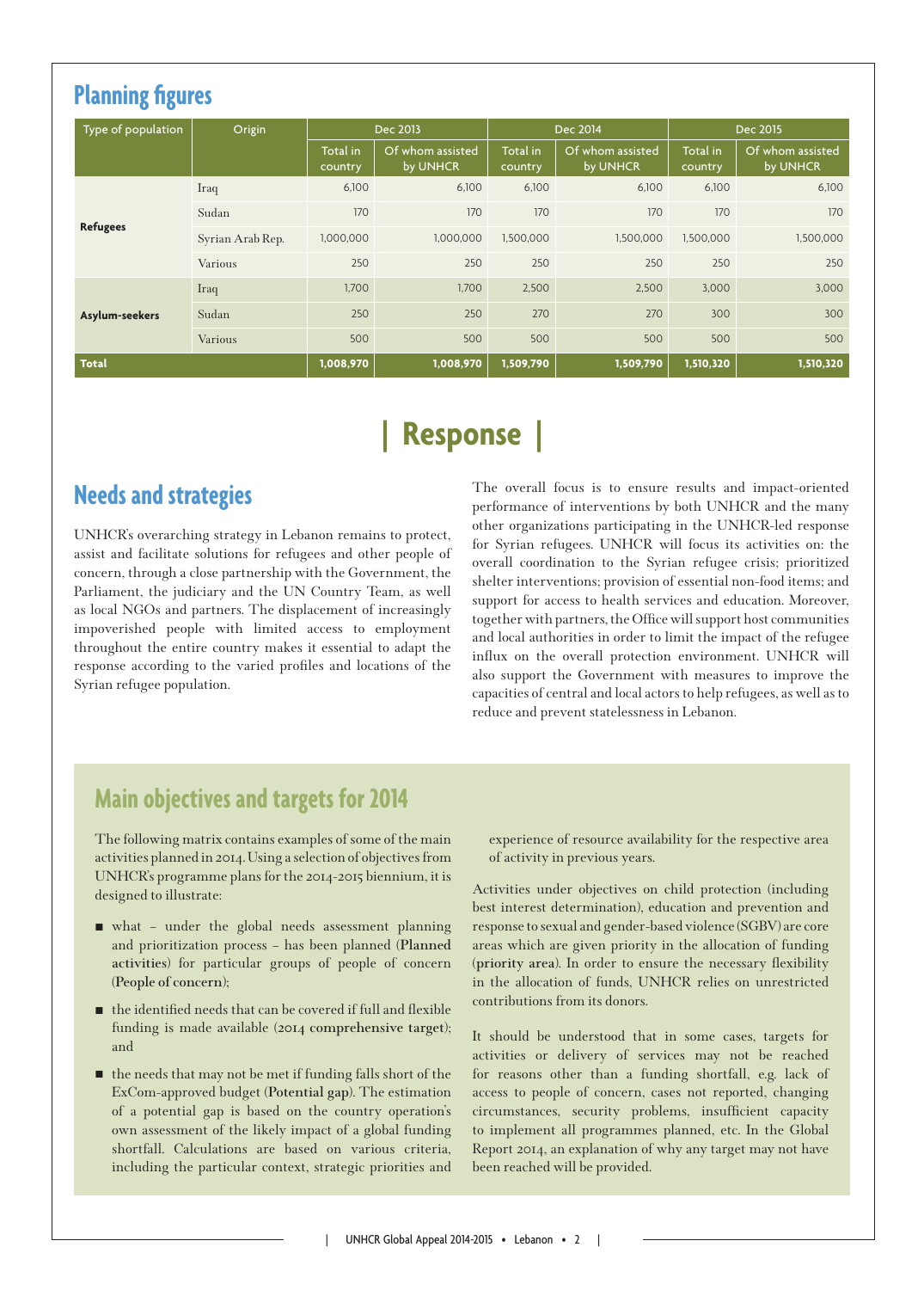| <b>PLANNED ACTIVITIES</b>                                                                                                                                                                                                                                                                                                                                                                                                                                                                                                                                                                                                                                                                                                                                                                                                                                                                                 | <b>PEOPLE</b><br><b>OF CONCERN</b>    | 2014<br><b>COMPREHENSIVE TARGET</b> | <b>POTENTIAL GAP</b> |
|-----------------------------------------------------------------------------------------------------------------------------------------------------------------------------------------------------------------------------------------------------------------------------------------------------------------------------------------------------------------------------------------------------------------------------------------------------------------------------------------------------------------------------------------------------------------------------------------------------------------------------------------------------------------------------------------------------------------------------------------------------------------------------------------------------------------------------------------------------------------------------------------------------------|---------------------------------------|-------------------------------------|----------------------|
| <b>Basic needs and essential services</b>                                                                                                                                                                                                                                                                                                                                                                                                                                                                                                                                                                                                                                                                                                                                                                                                                                                                 |                                       |                                     |                      |
| Health status of the population improved                                                                                                                                                                                                                                                                                                                                                                                                                                                                                                                                                                                                                                                                                                                                                                                                                                                                  |                                       |                                     |                      |
| As the Lebanese health systems are overstretched, UNHCR will focus on access to quality primary health care for people of concern through a range<br>of measures, including improvement of facilities and provision of equipment. The Office will support the rollout of a nationwide network of mobile<br>medical services with a special focus on vulnerable populations. Seventy-five per cent of the costs of further secondary health care for immediate life-<br>saving interventions and deliveries will be covered in the case of the most vulnerable groups of refugees.                                                                                                                                                                                                                                                                                                                         |                                       |                                     |                      |
| Extent to which people of concern are able to access to primary health<br>care                                                                                                                                                                                                                                                                                                                                                                                                                                                                                                                                                                                                                                                                                                                                                                                                                            | Iraqi refugees and<br>asylum-seekers  | 100%                                | 20%                  |
| Extent to which people of concern have access to the national/<br><b>Government primary health care facilities</b>                                                                                                                                                                                                                                                                                                                                                                                                                                                                                                                                                                                                                                                                                                                                                                                        | Syrian refugees and<br>asylum-seekers | 100%                                | 0 gap                |
| Number of people referred to secondary and tertiary medical care                                                                                                                                                                                                                                                                                                                                                                                                                                                                                                                                                                                                                                                                                                                                                                                                                                          | Iraqi refugees and<br>asylum-seekers  | 7,500                               | 1,500                |
| Population has optimal access to education                                                                                                                                                                                                                                                                                                                                                                                                                                                                                                                                                                                                                                                                                                                                                                                                                                                                |                                       |                                     |                      |
| UNHCR will increase the enrolment of children into formal schools and improve retention rate through remedial classes, accelerated learning<br>programmes, psychosocial activities and social counselling. Young people, who make up around 30 per cent of the total refugee population, will benefit<br>from formal and non-formal education and vocational training. UNHCR will also support Lebanon's public school system by providing additional<br>classrooms and rehabilitating schools, playgrounds and washroom facilities.                                                                                                                                                                                                                                                                                                                                                                      |                                       |                                     |                      |
| Number of children enrolled in primary education                                                                                                                                                                                                                                                                                                                                                                                                                                                                                                                                                                                                                                                                                                                                                                                                                                                          | Syrian refugees and<br>asylum-seekers | 75,765                              | priority area        |
|                                                                                                                                                                                                                                                                                                                                                                                                                                                                                                                                                                                                                                                                                                                                                                                                                                                                                                           | Iraqi refugees and<br>asylum-seekers  | 1,130                               | priority area        |
| Number of students enrolled in upper secondary education                                                                                                                                                                                                                                                                                                                                                                                                                                                                                                                                                                                                                                                                                                                                                                                                                                                  | Syrian refugees and<br>asylum-seekers | 1,803                               | 732                  |
|                                                                                                                                                                                                                                                                                                                                                                                                                                                                                                                                                                                                                                                                                                                                                                                                                                                                                                           |                                       |                                     |                      |
|                                                                                                                                                                                                                                                                                                                                                                                                                                                                                                                                                                                                                                                                                                                                                                                                                                                                                                           | Iraqi refugees and<br>asylum-seekers  | 810                                 |                      |
| Number of children enrolled in secondary education<br>Shelter and infrastructure established, improved and maintained                                                                                                                                                                                                                                                                                                                                                                                                                                                                                                                                                                                                                                                                                                                                                                                     |                                       |                                     | 272                  |
|                                                                                                                                                                                                                                                                                                                                                                                                                                                                                                                                                                                                                                                                                                                                                                                                                                                                                                           |                                       |                                     |                      |
|                                                                                                                                                                                                                                                                                                                                                                                                                                                                                                                                                                                                                                                                                                                                                                                                                                                                                                           | Syrian refugees and<br>asylum-seekers | 60,000                              | 40,000               |
|                                                                                                                                                                                                                                                                                                                                                                                                                                                                                                                                                                                                                                                                                                                                                                                                                                                                                                           |                                       |                                     |                      |
| UNHCR will address three key priorities regarding emergency shelter: namely existing shelters, informal settlements and transit sites for dispersed<br>vulnerable refugees. Shelter-related activities will include weather-proofing or sealing of unfinished dwellings and the distribution of tents. For the<br>informal settlements, UNHCR will ensure that minimum standards are reached. The Office will also increase shelter capacity for vulnerable populations<br>by opening six transit sites for 15,000 families.<br>Number of people receiving emergency shelter<br>Services for people with specific needs strengthened<br>UNHCR will continue to provide monthly cash assistance to the vulnerable Iraqi refugees to cover their basic needs. It will moreover support the<br>psychosocial welfare of those most affected by events in their country of origin and their subsequent flight. |                                       |                                     |                      |
|                                                                                                                                                                                                                                                                                                                                                                                                                                                                                                                                                                                                                                                                                                                                                                                                                                                                                                           | Iraqi refugees and<br>asylum-seekers  | 3,000                               | 961                  |
|                                                                                                                                                                                                                                                                                                                                                                                                                                                                                                                                                                                                                                                                                                                                                                                                                                                                                                           | Iraqi refugees and<br>asylum-seekers  | 5,000                               | 3,750                |
|                                                                                                                                                                                                                                                                                                                                                                                                                                                                                                                                                                                                                                                                                                                                                                                                                                                                                                           | Syrian refugees and<br>asylum-seekers | 200,000                             | 75,000               |
|                                                                                                                                                                                                                                                                                                                                                                                                                                                                                                                                                                                                                                                                                                                                                                                                                                                                                                           |                                       |                                     |                      |
|                                                                                                                                                                                                                                                                                                                                                                                                                                                                                                                                                                                                                                                                                                                                                                                                                                                                                                           |                                       |                                     |                      |
| Number of people receiving cash grants<br><b>Number of people receiving vouchers</b><br>Number of people of concern with psychosocial needs receiving support<br>Supply of potable water increased or maintained<br>90,000 Syrian refugees will be assisted to improve access to potable water.<br>Number of people served by water system                                                                                                                                                                                                                                                                                                                                                                                                                                                                                                                                                                | Syrian refugees and<br>asylum-seekers | 90,000                              | 0 gap                |
| Fair protection processes and documentation                                                                                                                                                                                                                                                                                                                                                                                                                                                                                                                                                                                                                                                                                                                                                                                                                                                               |                                       |                                     |                      |
|                                                                                                                                                                                                                                                                                                                                                                                                                                                                                                                                                                                                                                                                                                                                                                                                                                                                                                           |                                       |                                     |                      |
|                                                                                                                                                                                                                                                                                                                                                                                                                                                                                                                                                                                                                                                                                                                                                                                                                                                                                                           | Syrian refugees and<br>asylum-seekers | 500,000                             | 0 gap                |
| Civil registration and civil status documentation strengthened<br>To ensure international protection, it is essential that Syrians are registered in a timely manner by UNHCR and the Government of Lebanon, as<br>registration will allow refugees to receive documentation, which in turn will facilitate protection and access to services.<br>Number of eligible people registered<br>Number of eligible people registered                                                                                                                                                                                                                                                                                                                                                                                                                                                                            | Iraqi refugees and<br>asylum-seekers  | 3,120                               | 0 gap                |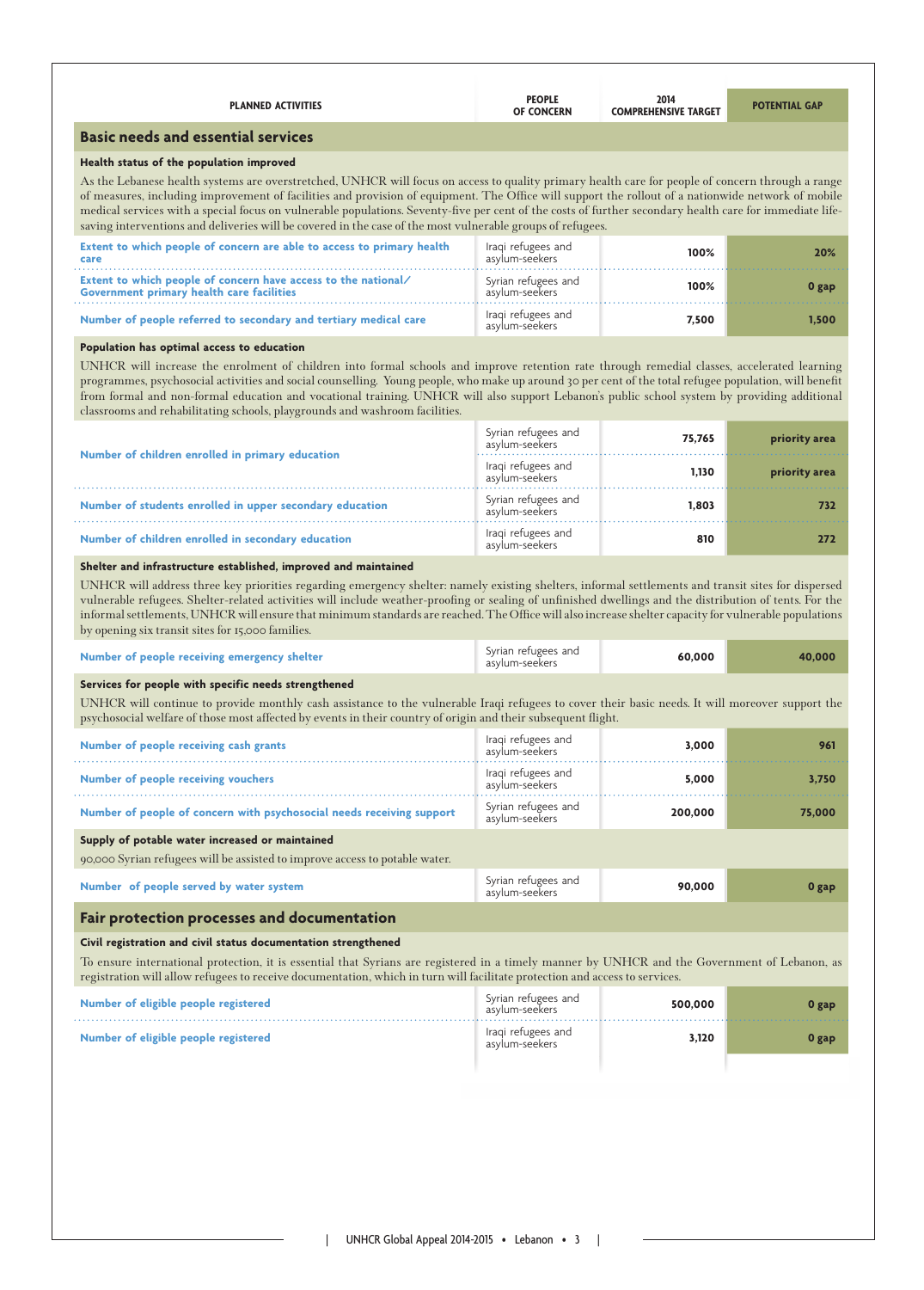#### **Community empowerment and self-reliance**

#### **Self-reliance and livelihoods improved**

UNHCR will create opportunities for refugees to improve their skills in order to achieve enhanced self-reliance within the refugee community, mostly in the form of income-generating and vocational training activities, such as computer literacy, accounting, and recycling. In addition, the centres run therapy sessions in music and art.

| Number of people enrolled in formal national institutions for certified<br>skills training | Iragi refugees and<br>asylum-seekers  | 650   | 150   |
|--------------------------------------------------------------------------------------------|---------------------------------------|-------|-------|
|                                                                                            | Syrian refugees and<br>asylum-seekers | 6.000 | 3.000 |
| Number of people receiving work permits                                                    | Iraqi refugees and<br>asylum-seekers  | 900   | 265   |

## **| Implementation |**

### **Partners**

**Implementing partners**

#### **Government agencies:**

Ministry of Social Affairs

#### **NGOs:**

Action contre la Faim, Agence d'aide à la coopération technique et au développement, Al Majmouaa, Amel association, Association Justice et Miséricorde, Caritas - Migrant Centre, Comitato Internazionale per lo Sviluppo dei Popoli, Concern Worldwide Ireland, Cooperative Housing Foundation International, Danish Refugee Council, Green Shield, International Medical Corps, International Orthodox Christian Charities, International Relief and Development, International Rescue Committee, INTERSOS, Islamic Relief Worldwide, Makhzoumi Foundation, Medair, Mercy Corps, Norwegian Refugee Council, Oxfam UK, Première Urgence - Aide Médicale Internationale, Restart, Right to Play, Terre des Hommes Italia, War Child Holland, World Vision International

#### **Others:**

UNDP, UN-HABITAT, UNOPS

#### **Operational partners**

#### **Government agencies:**

Dar Al Fatwa, High Relief Commission, Human Rights Committee in Parliament, Ministry of Education and Higher Education, Ministry of Justice, Ministry of Public Health, Ministry of the Interior and Municipal Affairs

#### **NGOs:**

ActionAid Denmark, ALPHA, Associazione Volontari per il Servizio Internazionale, Center for Victims of Torture, Fundación Promoción Social de la Cultura, GVC/Muslim Aid, Handicap International, Heartland Alliance International, Lebanese Red Cross, Makassed, Médecins du Monde, Première Urgence-Aide Médicale Internationale, Refugee Education Trust, Relief International, René Moawad Foundation, Safadi Foundation, Save the Children International, Search for Common Ground, Terre des Hommes Lausanne, World Rehabilitation Fund, YMCA

#### **Others:**

FAO, ICRC, IFRC, ILO, IOM, Lebanese Red Cross, OCHA, OHCHR, UNDP, UNESCO, UNFPA, UN-HABITAT, UNICEF, UNODC, UNRWA, UNSCOL, UNWOMEN, WFP, WHO

## **Coordination**

With the rapidly expanding refugee emergency operation in Lebanon, UNHCR will continue to play a crucial role in inter-agency coordination. As the lead agency chairing or co-chairing several sector working groups, and as part of the Office's commitment to enhancing coordination, a dedicated senior inter-agency coordinator will work to align the working groups addressing protection, shelter, non-food items, food, education, water, sanitation and hygiene, as well as health sectors. In all of these sectors, UNHCR ensures close cooperation and provides information management services for all response partners, including a wide range of international and national NGOs.

The Office will foster close relations with key ministries including the Ministry of Social Affairs, the Ministry of Education and Higher Education, as well as the Ministry of the Interior, and encourage the engagement of others. UNHCR will moreover pursue further cooperation with the security branches of the Lebanese Government.

# **| Financial information |**

Over the last several years, the financial requirements for UNHCR's operation in Lebanon have seen a dramatic increase from USD 13.5 million in 2010 to a revised 2013 budget of USD 362 million, as a result of the response to the needs arising from the emergency in Syria.

The overall budget for Lebanon in 2014 is set at USD 370.9 million, with the majority of the budget devoted to the emergency response for Syrian refugees. These financial requirements are based on the best estimates for 2014 using the information available as of mid-2013. In light of the evolving situation in Syria, any additional requirements will be presented in the Regional Response Plan for Syrian Refugees (RRP6) with the situation undergoing further review in the course of 2014.

### **Budgets for Lebanon** | 2010–2015